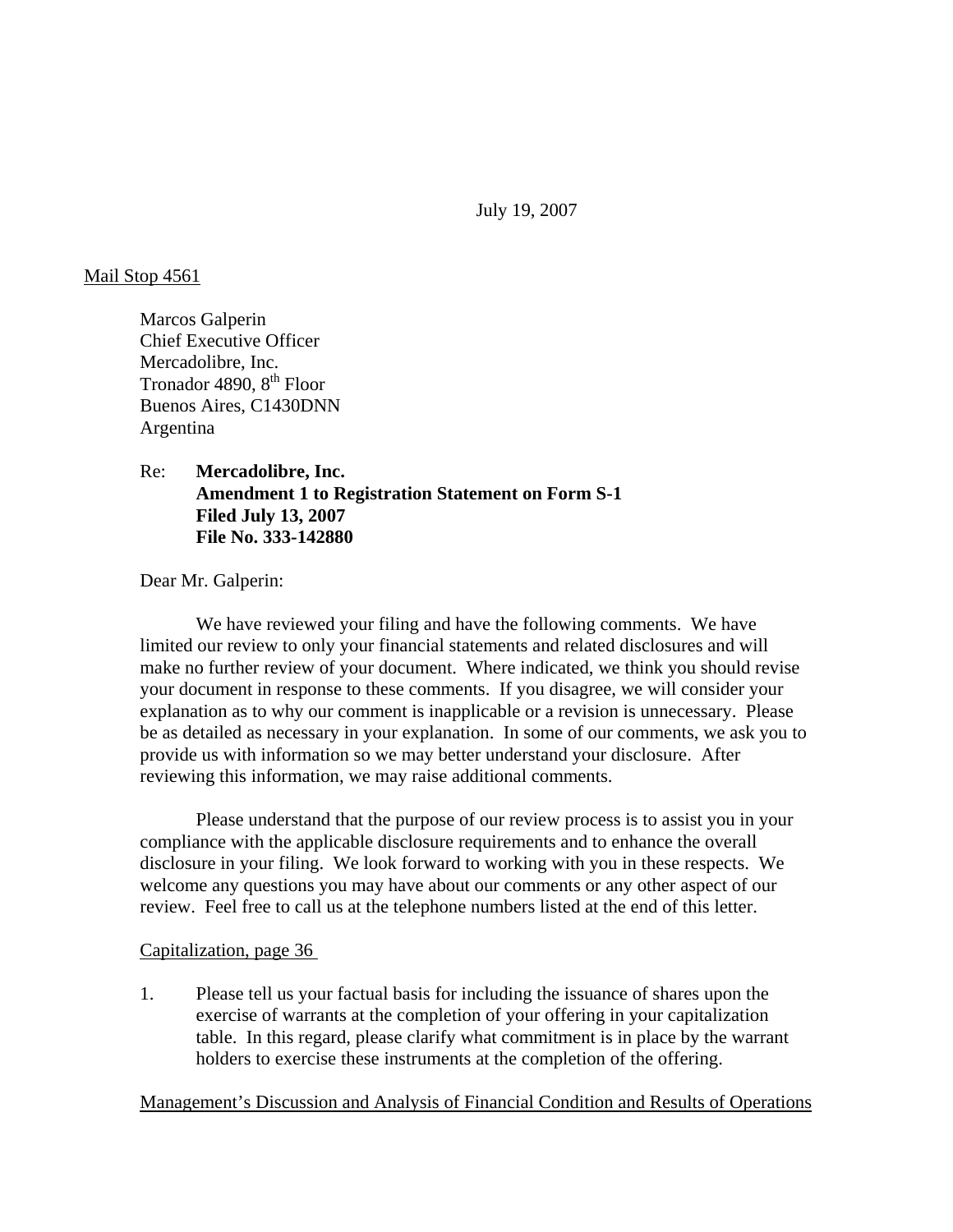Marcos Galperin Mercadolibre, Inc. July 19, 2007 Page 2

- 2. We have reviewed the information supplementally provided to us in your response to comment 4. Please expand your MD&A to include a discussion of the assumptions and methodologies used in determining fair value for the issuances disclosed to us. In addition, please provide a robust discussion explaining the factors and assumptions made to support the significant increase in the fair value of your common stock of \$9.64 in October 2006 to the initial public offering price of \$17.00. Lastly, please disclose that your valuations were prepared internally and why management chose not to obtain a contemporaneous valuation by an unrelated valuation specialist.
- 3. We also note your representation that given the limited number of grants, you believe any difference in compensation expense would not be material for 2006. Please clarify if this also applies to the quarter ended March 31, 2007. Lastly, quantify for us how you determined these amounts would be immaterial.

## Note 2 – Change in Accounting Principle, page F-35

4. As previously requested in our prior comment 3, please disclose the assumptions made in determining the value attributed to your warrant liability for each period.

\* \* \* \*

As appropriate, please amend your registration statement in response to these comments. You may wish to provide us with marked copies of the amendment to expedite our review. Please furnish a cover letter with your amendment that keys your responses to our comments and provides any requested information. Detailed cover letters greatly facilitate our review. Please understand that we may have additional comments after reviewing your amendment and responses to our comments.

We urge all persons who are responsible for the accuracy and adequacy of the disclosure in the filing to be certain that the filing includes all information required under the Securities Act of 1933 and that they have provided all information investors require for an informed investment decision. Since the company and its management are in possession of all facts relating to a company's disclosure, they are responsible for the accuracy and adequacy of the disclosures they have made.

We will consider a written request for acceleration of the effective date of the registration statement as confirmation of the fact that those requesting acceleration are aware of their respective responsibilities under the Securities Act of 1933 and the Securities Exchange Act of 1934 as they relate to the proposed public offering of the securities specified in the above registration statement. We will act on the request and,